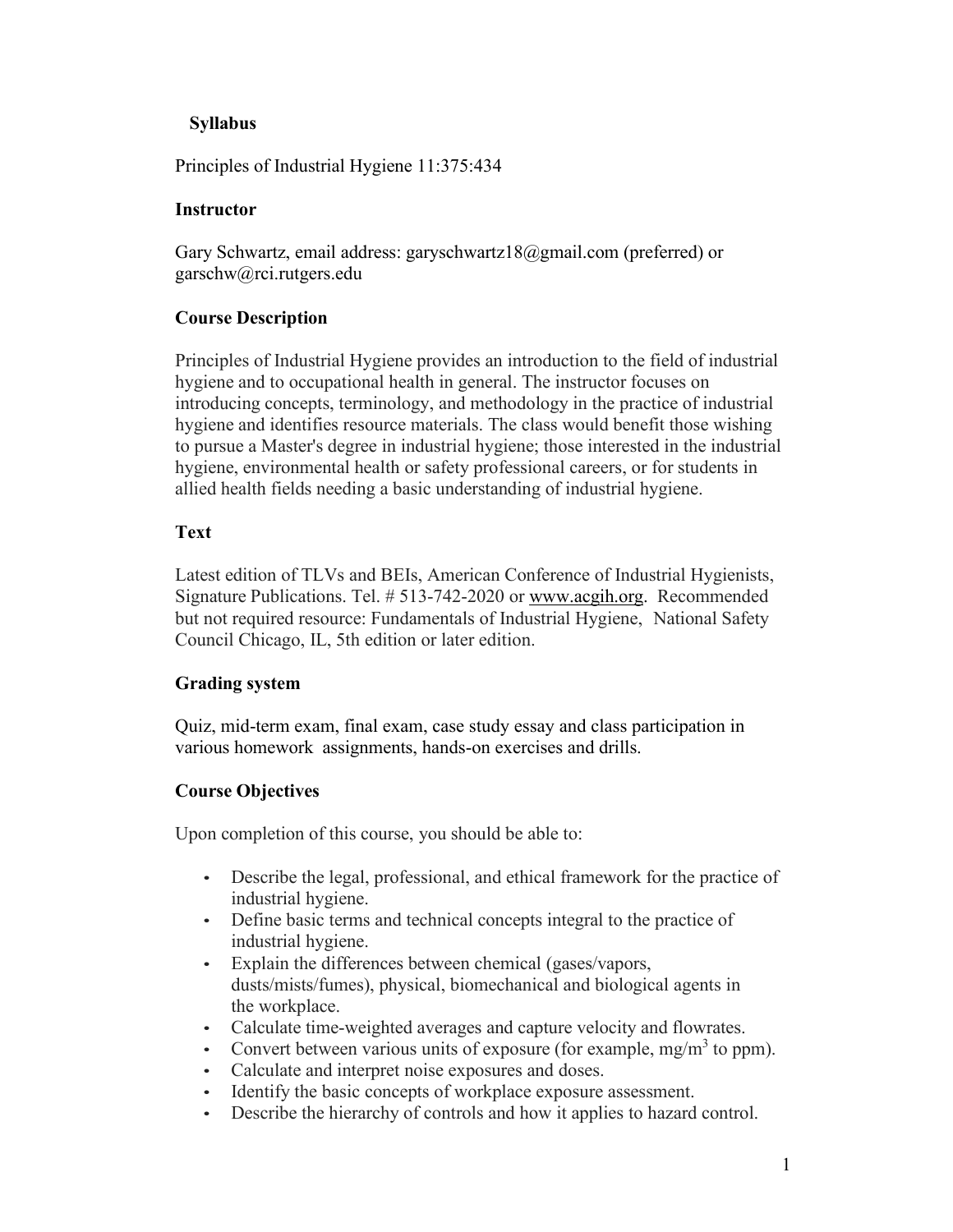- Integrate various concepts into a broader occupational/environmental health practice.
- Provide a basis for advanced course work in occupational safety and health.
- Develop a skill to safely respond, contain and dispose of a chemical or biological spill or release into an indoor or outdoor environment.

# **Typical course agenda**

#### **Topic**

Overview of Course, Introduction & Overview of Industrial Hygiene/Safety, HAZWOPER and Industrial Processes, Anatomy, Physiology and Toxicology (Lung-Inhalation route of exposure)

Toxicology (continue with inhalation, skin, eye hazards and associated health Hazards)

Chemical Hazards-Recognition of hazards for gases, vapors, solvents & Particulate, Gas and Vapor Monitoring (hands-on workshop)

Particulate, Gas and Vapor Monitoring (hands-on workshop)

ERG, SDS, NIOSH, TLV-Book (all TLVs, TWA, STELs, C,) Ergonomics, Non ionizing and radiation hazards and controls

OSHA Government Regulations (including 1910.120) TLV-Documentation continued and OSHA PEL's, STEL, Ceiling limits and special chemical hazard regulations (ie. Asbestos, methylene chloride, Hexavalent Chromium)

Temperature Extremes, Noise, Fall Protection, Fire Protection, Confined space, Biosafety/Indoor Air Quality & Mold Assessment

Personal Protective Equipment Controls (Respirators, Safety Glasses, Protective suits, etc.) hands-on exercise and demonstrations

Ventilation/engineering controls

Medical Surveillance and TLVs- BEIs, spill containment systems, absorption and disposal methods, Container drum handling & decontamination hands- on practice & technique drills

Health & Safety Plan review & exercise

HAZMAT zones, role assignments, incident command and pre- emergency response drill hands-on activities

HAZWOPER emergency response hands-on incident drill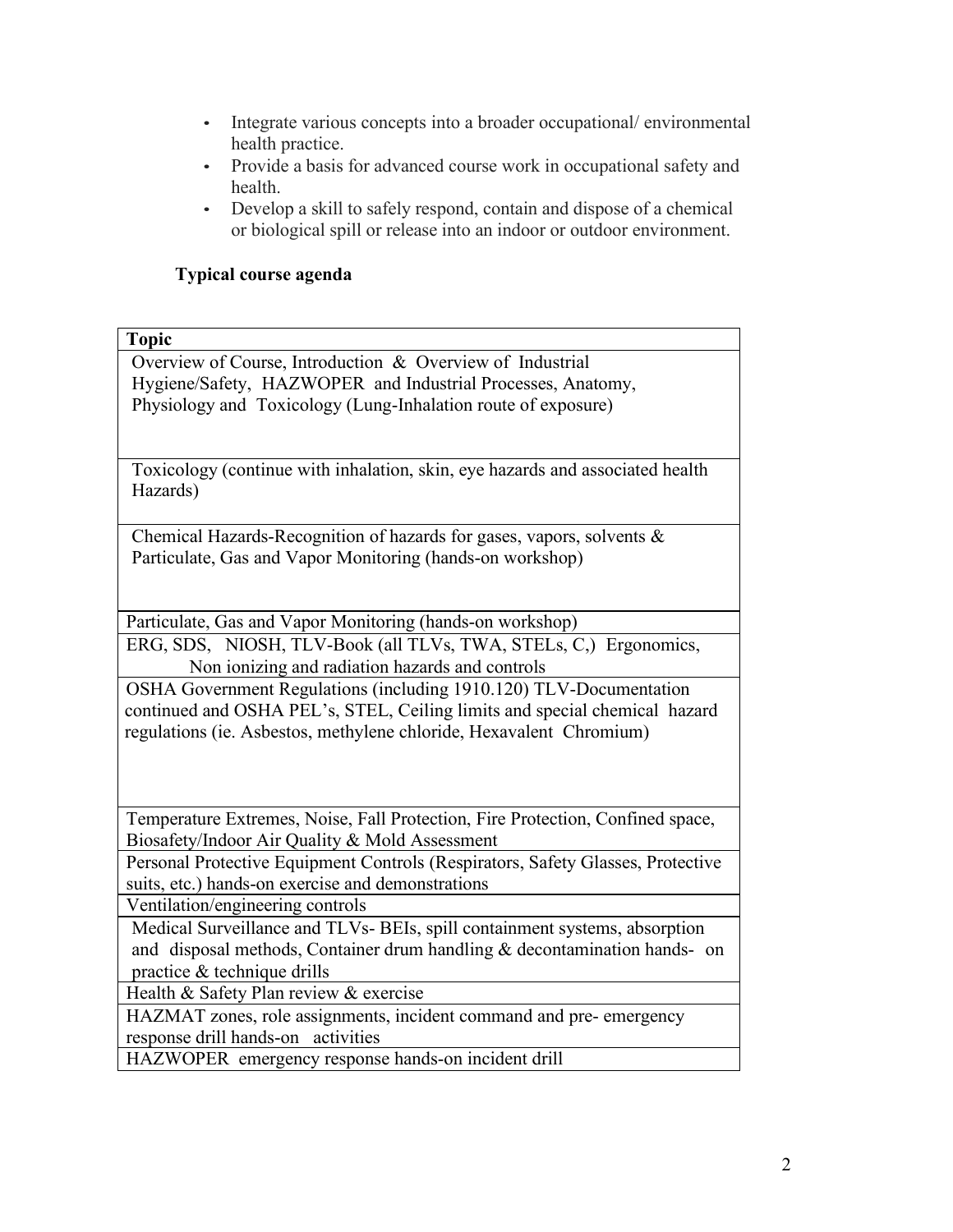### **Learning Goals**

### **Knowledge:**

Understanding the fundamentals of industrial hygiene and apply to biological, physical and chemical hazard release safe mitigation methods. Proposed instructional and assessment activities include one quiz, one midterm and final to ascertain the knowledge retained in the class. (17% of quiz, 37% of midterm, 37% of final exam assessment, 2% on homework and case study completion and 7% participation in hands on exercises and field drills)

#### **Analysis:**

How to evaluate the chemical, biological or physical human sensory detection or through current, accredited and acceptable industrial hygiene collection or measurement results in comparison to various Federal, State or Municipal codes, regulations and standards. Proposed instructional and assessment activities will include hands-on or simulated drills on using industrial hygiene instrumentation, analyzing and interpreting data.

### **Communication:**

How to effectively convey the evaluation, recognition and control of hazards to personnel of interest. This would involve verbal discussions, meetings and formal presentations. Proposed instructional and assessment activities include the desktop and spill drill where students will role-play and engage in an incident command scenario.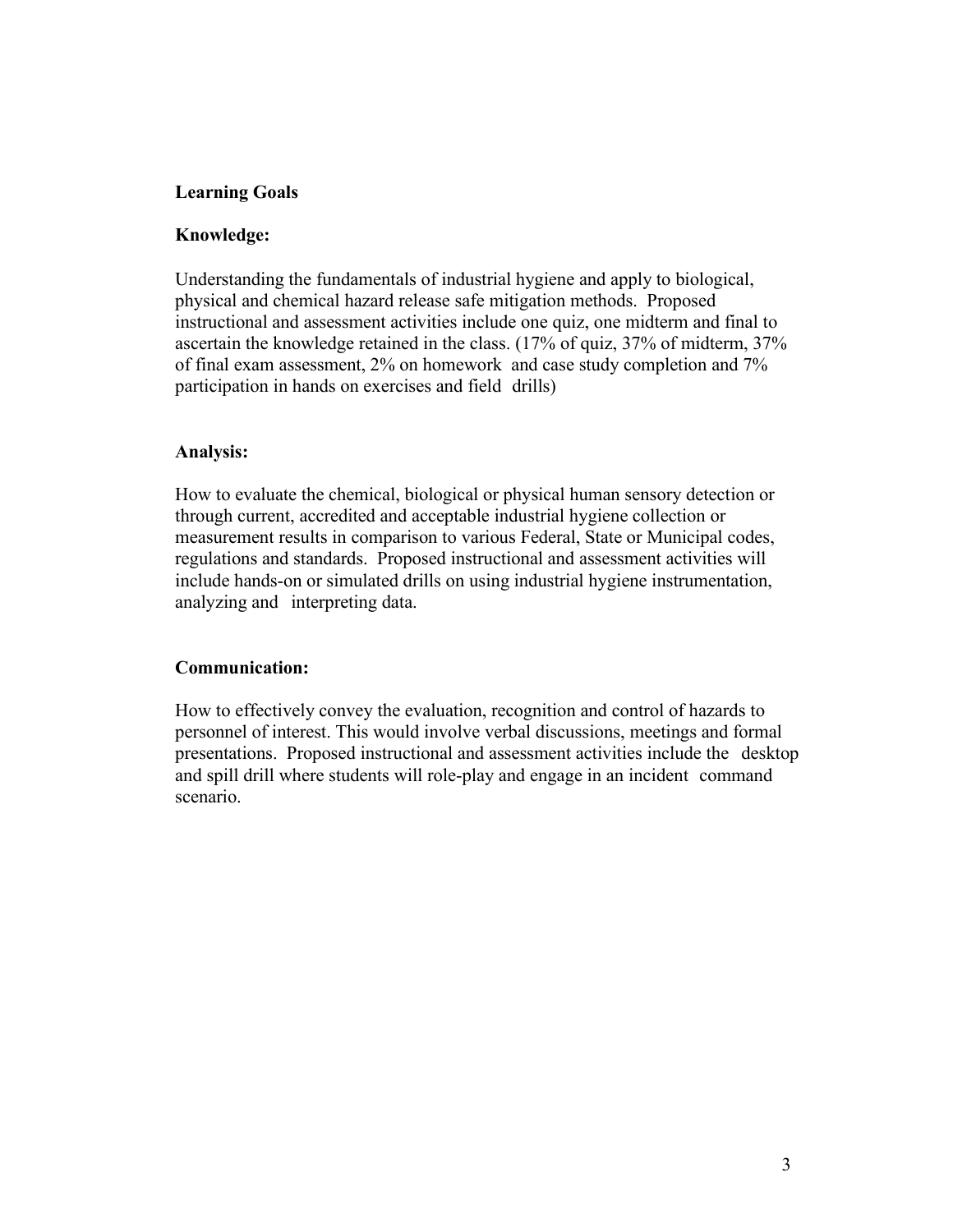### **Teams:**

How to recognize, evaluate and control biological, physical and chemical agents through utilizing small group projects and drills. Proposed instructional and assessment activities designed to help the student function on an emergency response team or environmental, health and safety department multifunction department. Such activities will include a hands-on or simulated spill drill incident.

# **Ethics:**

Ensure students understand professional industrial hygiene ethics and possible real life issues of concern. Proposed instructional and assessment activities include a review of the American Board of Industrial Hygiene Code of Ethics and OSHA regulatory standards of compliance. A few questions will be presented on this topic in the quiz and midterm. (100% of assessment)

#### **Performance Target Criteria**

|                                                                                                                                                                                                                                                                                                                          | Unsatisfactory (D or                                                                                                                                                                                                                                                                                                                                                                                                     | Satisfactory (C)                                                                                                                                                                                                                                                                                                                                                                                                                                  | Good(B)                                                                                                                                                                                                                                                                                                                                                                                                                                | Outstanding (A)                                                                                                                                                                                                                                                                                                                                                                                                                                     |
|--------------------------------------------------------------------------------------------------------------------------------------------------------------------------------------------------------------------------------------------------------------------------------------------------------------------------|--------------------------------------------------------------------------------------------------------------------------------------------------------------------------------------------------------------------------------------------------------------------------------------------------------------------------------------------------------------------------------------------------------------------------|---------------------------------------------------------------------------------------------------------------------------------------------------------------------------------------------------------------------------------------------------------------------------------------------------------------------------------------------------------------------------------------------------------------------------------------------------|----------------------------------------------------------------------------------------------------------------------------------------------------------------------------------------------------------------------------------------------------------------------------------------------------------------------------------------------------------------------------------------------------------------------------------------|-----------------------------------------------------------------------------------------------------------------------------------------------------------------------------------------------------------------------------------------------------------------------------------------------------------------------------------------------------------------------------------------------------------------------------------------------------|
| Learning Goals                                                                                                                                                                                                                                                                                                           | F)                                                                                                                                                                                                                                                                                                                                                                                                                       |                                                                                                                                                                                                                                                                                                                                                                                                                                                   |                                                                                                                                                                                                                                                                                                                                                                                                                                        |                                                                                                                                                                                                                                                                                                                                                                                                                                                     |
| 1. Knowledge. Ability to<br>understand the fundamentals<br>of industrial hygiene and<br>apply to biological, physical<br>and chemical hazard release<br>safe mitigation control<br>methods.                                                                                                                              | Does not attempt to<br>understand the usage of<br>industrial hygiene<br>fundamentals and its<br>application to various<br>hazards and controls. This<br>is based on answering<br>less than $70\%$ or less<br>questions correctly on the<br>quiz, midterm and final<br>exam.                                                                                                                                              | Attempts to understand<br>the usage of industrial<br>hygiene fundamentals and<br>its application to various<br>hazards and controls. This<br>is based on answering<br>70% or more questions<br>correctly on the quiz,<br>midterm and final exam.                                                                                                                                                                                                  | Successfully to understand<br>the usage of industrial<br>hygiene fundamentals and<br>its application to various<br>hazards and controls. This is<br>based on answering 80% or<br>more questions correctly on<br>the quiz, midterm and final<br>exam.                                                                                                                                                                                   | Masters the usage of<br>industrial hygiene<br>fundamentals and its<br>application to various<br>hazards and controls.<br>This is based on<br>answering 90% or more<br>questions correctly on the<br>quiz, midterm and final<br>exam.                                                                                                                                                                                                                |
| 2. Analysis. Ability to<br>evaluate the chemical,<br>biological or physical<br>human sensory detection or<br>through current, accredited<br>and acceptable industrial<br>hygiene collection or<br>measurement results in<br>comparison to various<br>Federal, State or Municipal<br>codes, regulations and<br>standards. | Cannot evaluate the<br>chemical, biological,<br>or physical human bio-<br>mechanics stressors<br>through current,<br>accredited and<br>acceptable industrial<br>hygiene collection or<br>measurement and<br>evaluation method<br>results in comparison to<br>Various Federal and<br>State regulations. This<br>is based on answering<br>$60\%$ to $69\%$ questions<br>correctly on a quiz,<br>midterm and final<br>exam. | Ability to evaluate the<br>chemical, biological or<br>physical human sensory<br>detection or through<br>current, accredited and<br>acceptable industrial<br>hygiene collection or<br>measurement results but<br>shows difficulty in<br>comparison to various<br>Federal, State or<br>Municipal codes,<br>regulations and standards.<br>This is based on<br>answering 70% to 79%<br>questions correctly on the<br>quiz, midterm and final<br>exam. | Ability to evaluate the<br>chemical, biological, bio-<br>mechanics or physical<br>human stressors or through<br>current, accredited and<br>acceptable industrial hygiene<br>collection or measurement<br>results shows good<br>comparison to various<br>Federal, State or Municipal<br>codes, regulations and<br>standards. This is based on<br>answering 80% to 89%<br>questions correctly on the<br>quiz, midterm and final<br>exam. | Fully effective in the<br>ability to evaluate the<br>chemical, biological, bio-<br>mechanics, physical<br>human stressors through<br>current, accredited an<br>acceptable industrial<br>hygiene collection or<br>measurement results<br>comparison to various<br>Federal, State or<br>Municipal codes,<br>regulations and<br>standards. This<br>is based on answering<br>90% or more questions<br>correctly on the quiz,<br>midterm and final exam. |